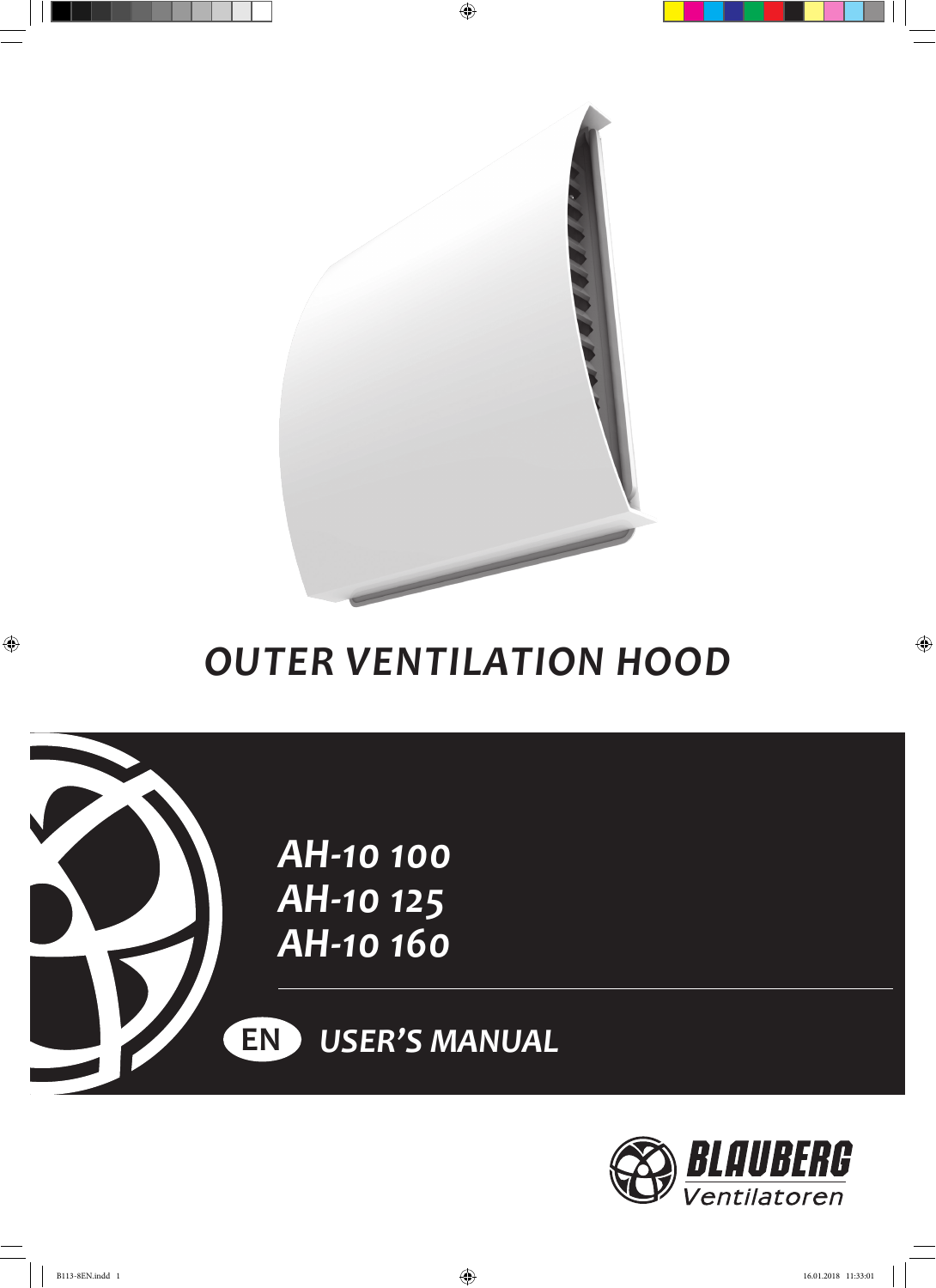#### **PURPOSE**

The outer ventilation hood is designed to prevent ingress of water and foreign objects into the ventilation equipment from outside.

 $\bigoplus$ 

**THE UNIT SHOULD NOT BE OPERATED BY CHILDREN OR PERSONS WITH REDUCED PHYSICAL, MENTAL, OR SENSORY CAPACITIES, OR THOSE WITHOUT THE APPROPRIATE TRAINING. THE UNIT MUST BE INSTALLED AND CONNECTED ONLY BY PROPERLY QUALIFIED PERSONNEL AFTER THE APPROPRIATE BRIEFING. THE CHOICE OF UNIT INSTALLATION LOCATION MUST PREVENT UNAUTHORIZED** 

**ACCESS BY UNATTENDED CHILDREN.**

## **OVERALL DIMENTIONS**



## **OUTER VENTILATION HOOD MOUNTING**

1. Insert the air duct from indoor to protrude from outside on the outer wall surface.

Cut the air duct excess and a stream spreader with a hack saw or with any other suitable tool.

**WARNING! If the mounting place is located at high altitude please refer to a mounting company possessing an appropriate mounting equipment!**





 $\bigoplus$ 

 $\bigcirc$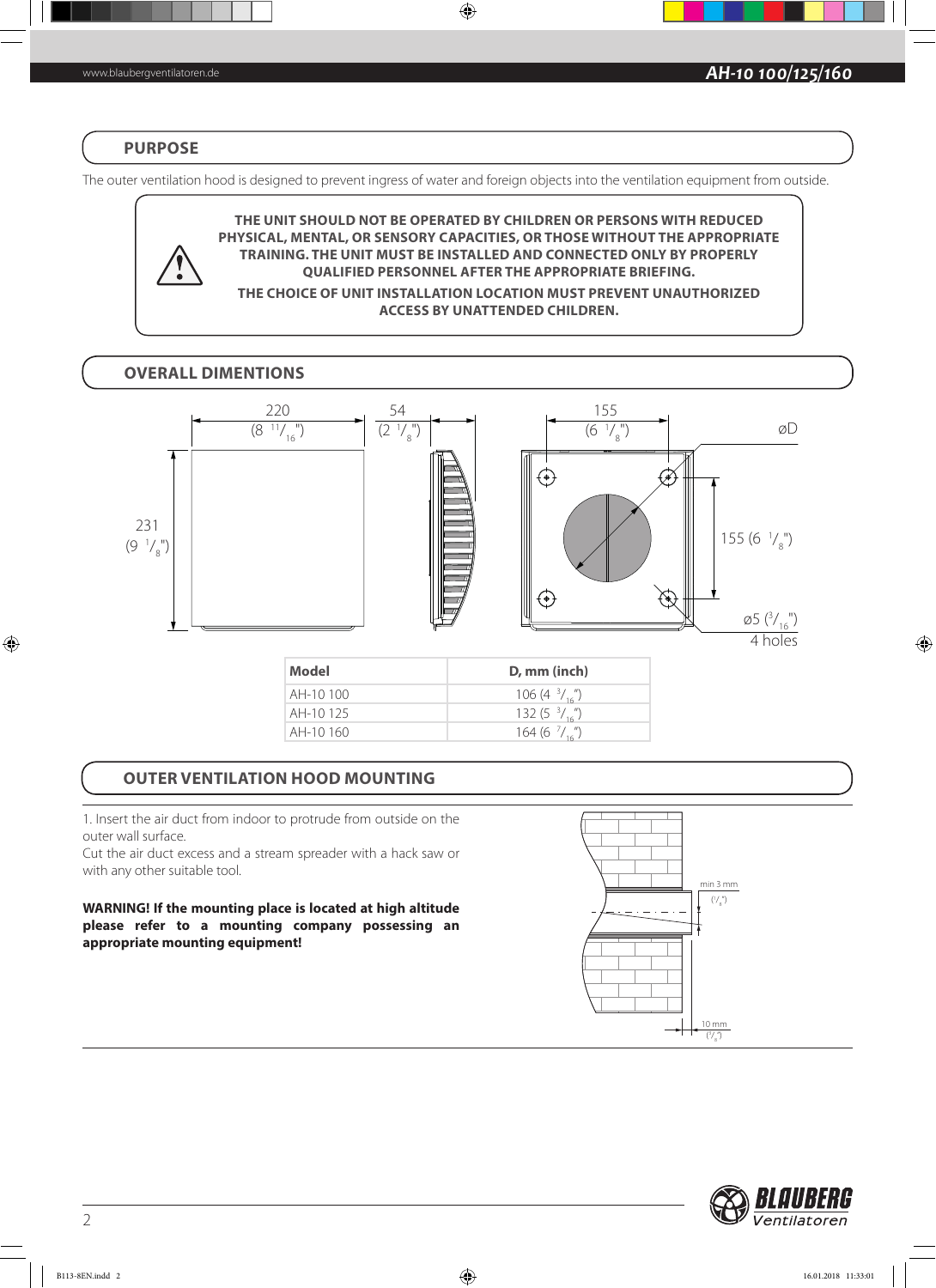## **AH-10 100/125/160 AH-10 100/125/160 AH-10 100/125/160 AH-10 100/125/160 AH-10 100/125/160 AH-10 100/125/160 AH-10** 100/125/160 **AH-10** 100/125/160 **AH-10** 100/125/160 **AH-10** 100/125/160 **AH-10** 100 100 100 10



 $\bigoplus$ 



 $\bigoplus$ 

 $\bigoplus$